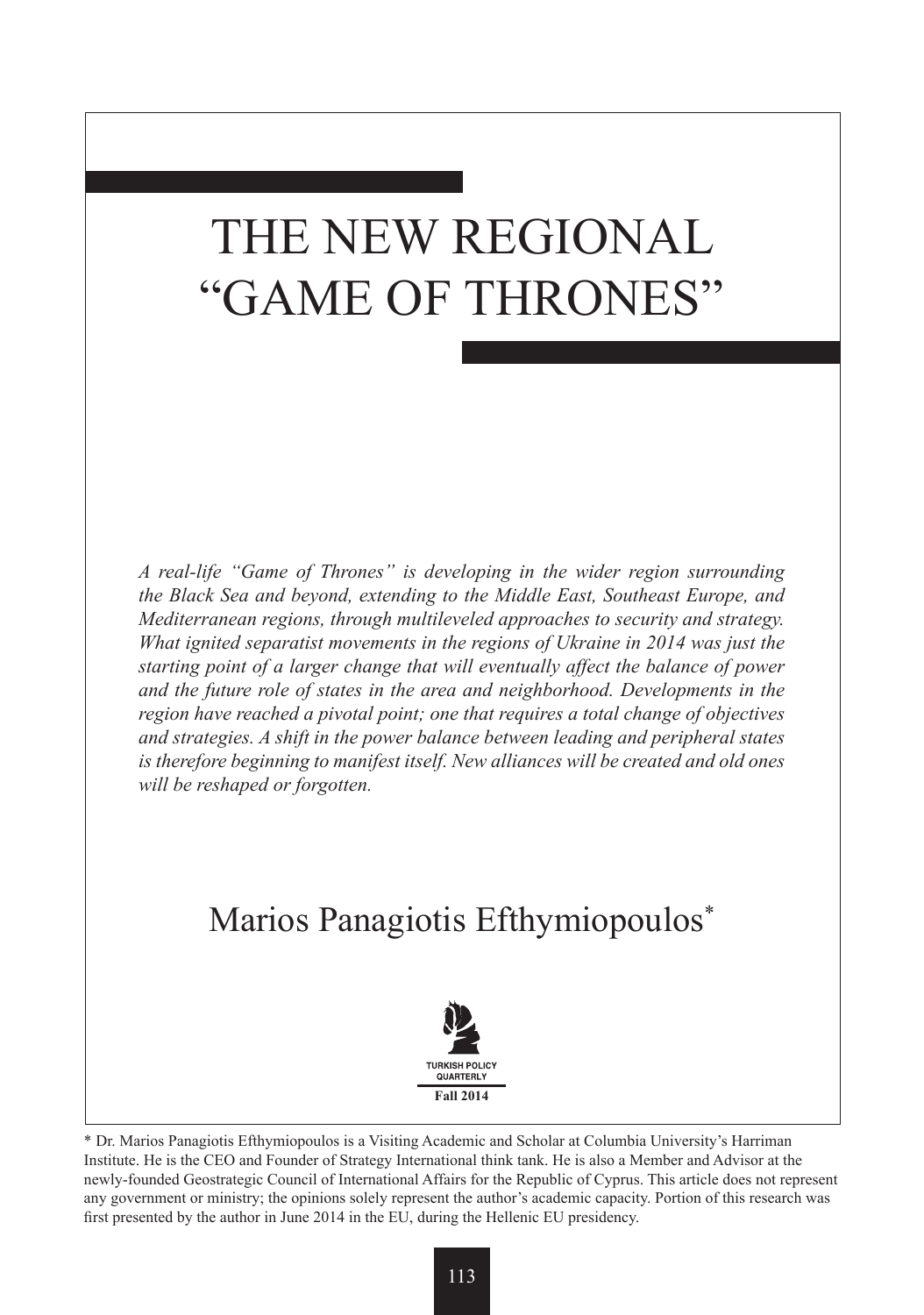

his article explains the changing nature of the balance of power between states.<sup>1</sup> It looks at a new strategic reality generated through current and upcoming security challenges, and presents an analysis of strategic changes at different levels of policy-making.

A real-life "Game of Thrones" is unfolding in multiple dimensions at the level of geostrategic international affairs.<sup>2</sup> This game will render countries vulnerable or powerful, depending on how they perform.

Formations of alliances will occur based on a "new" set of interests. Here, interests coalesce among those strategically seeking security development and business investments, rather than targeting real resolutions of conflicts over existing or frozen issues in the areas concerned.

An evaluation of the ongoing events in the Black Sea and the Middle East and North Africa (MENA) as well as in Southeast Europe testifies as evidence towards ongoing changes in the engagement of states and the possibility of an alteration to the current balance of power.

#### *Strategy versus Security*

In an earlier article, this author remarked: "Emerging international threats and challenges may disrupt the balance of power between regional and international powers (…) observed across the Mediterranean and the Middle East."3 This remark may be applied to analysis of the Black Sea region as well.

Ongoing events – from the Arab Spring to the ensuing civil war in Syria; from the fight against ISIL inside Iraq and Syria and its potential spillover to Lebanon to events in Crimea and southern Ukraine – all testify to the increasing insecurity in the neighborhood. The possibility of security interventions through a coalition of the "willing" is already taking place against ISIL at various levels, and it is estimated that more such interventions are to be seen in the wider region.

<sup>1</sup> This article is part of an ongoing academic capacity research project conducted and which will be presented at Columbia University's Harriman Institute in New York. The final output will be released by February 2015. The research outcome will propose a new pragmatic policy approach to the changing nature of the strategic balance of power among states.

<sup>2</sup> *HBO* TV series, by David Benioff and D.B. Weiss as main writers. It is an adaptation of *A Song of Ice and Fire* by George R. R. Martin's series of fantasy novels, the first of which is titled "A Game of Thrones." Set in a feudal environment, the series chronicles the dynastic struggles among the realm's noble families for control of the Iron Throne.

<sup>3</sup> Marios P. Efthymiopoulos, "An Alliance between Greece, Turkey and Israel?," *Turkish Policy Quarterly*, Vol. 11 No. 3 (2012), p. 149, http://www.turkishpolicy.com/article/842/an-alliance-between-greece-turkey-and-israel-fall-2012/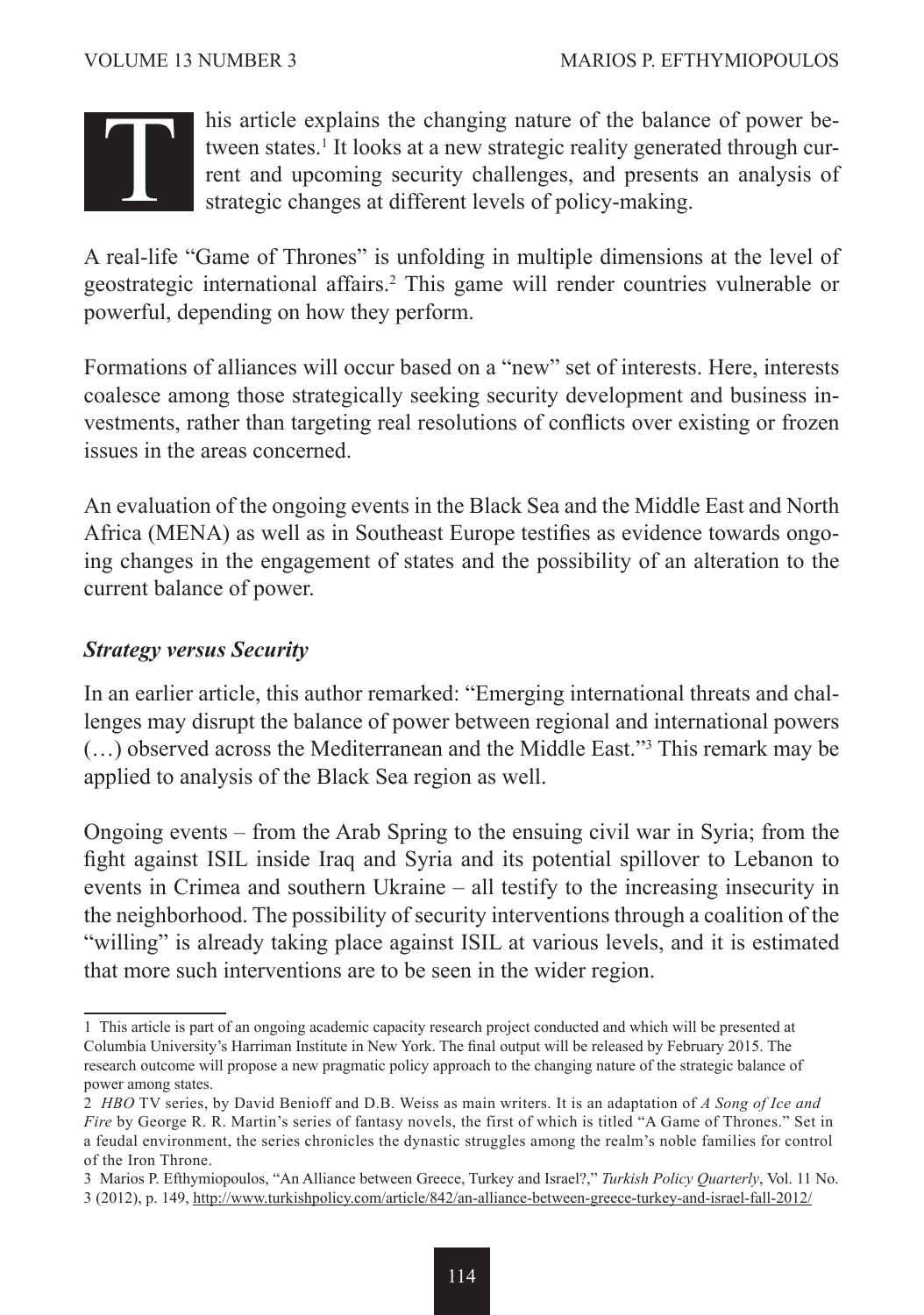For the sake of this article, the area in and around the Black Sea is named "Middle Earth." The "Beyond" part of this "Middle Earth" includes the Middle East, Southeast Mediterranean, and Southeast Europe.4

Game of Thrones, an *HBO* TV series, materializes on two fictional continents: Westeros and Essos. Westeros is known in the fiction to be the "Middle Earth," which this article names as the Black Sea region, and Essos comprises the areas "Beyond," meaning the Middle East and Southeast Mediterranean regions.

Game of Thrones opens at the end of a decade-long summer and the impending winter brings with it sudden geopolitical shifts that threaten to upset the balance of power. Several "plot lines" are added as the story progresses. Plot lines are game changing opportunities, attempts to change the balance of power. Alliances eventually shift and new alliances are created.

*"A real-life 'Game of Thrones' is unfolding in multiple dimensions at the level of geostrategic international affairs."*

The main plot lines of the TV series follow a dynastic war among several noble houses for control of the "Iron Throne" (The "Iron Throne" rules over seven kingdoms, namely "Middle Earth"); the rising threat of the fierce peoples beyond Westeros' northern border (the Russian Federation factor); and the ambition of Daenerys Targaryen, the exiled blood line relative of the realm's deposed ruling dynasty (Western institutions), to reclaim the throne (Ukraine and Georgia claim to belong to the West and therefore are part of Western institutions).

Game of Thrones is an exploratory TV series, and can function as a novel lens when leveled in the field of political science. Like the series, this article explores issues of gamesmanship in the geopolitical arena, changes in the balance of power, and the diversity of strategic options, but recasted in the 21st century context.

### *Pragmatism, Practicality, and Ideology and the Game of Thrones*

*Pragmatism*. The current crisis in Ukraine poses a far greater challenge than solely the stability and security of the country.<sup>5</sup> Given this broader scope of implications,

http://www.huffingtonpost.com/noble-smith/the-lord-of-the-rings-game-of-thrones\_b\_4532480.html

<sup>4</sup> The lord of the Rings vs. the Game of Thrones, Noble Smith, *Huffington Post*, 3 January 2014, "…I believe that Middle-earth will be held up as an exemplar of fantasy (and literature) long after…" Westeros Being one portion of the Middle earth and of clans according to both the Game of Thrones and Lord of the Rings.

<sup>5</sup> Nicholas Blanford, "Is Ukraine crisis just part of a broader Russian strategy? (+video)," *Christian Monitor*, 15 May 2014, http://www.csmonitor.com/World/Europe/2014/0515/Is-Ukraine-crisis-just-part-of-a-broader-Russian-strategy-video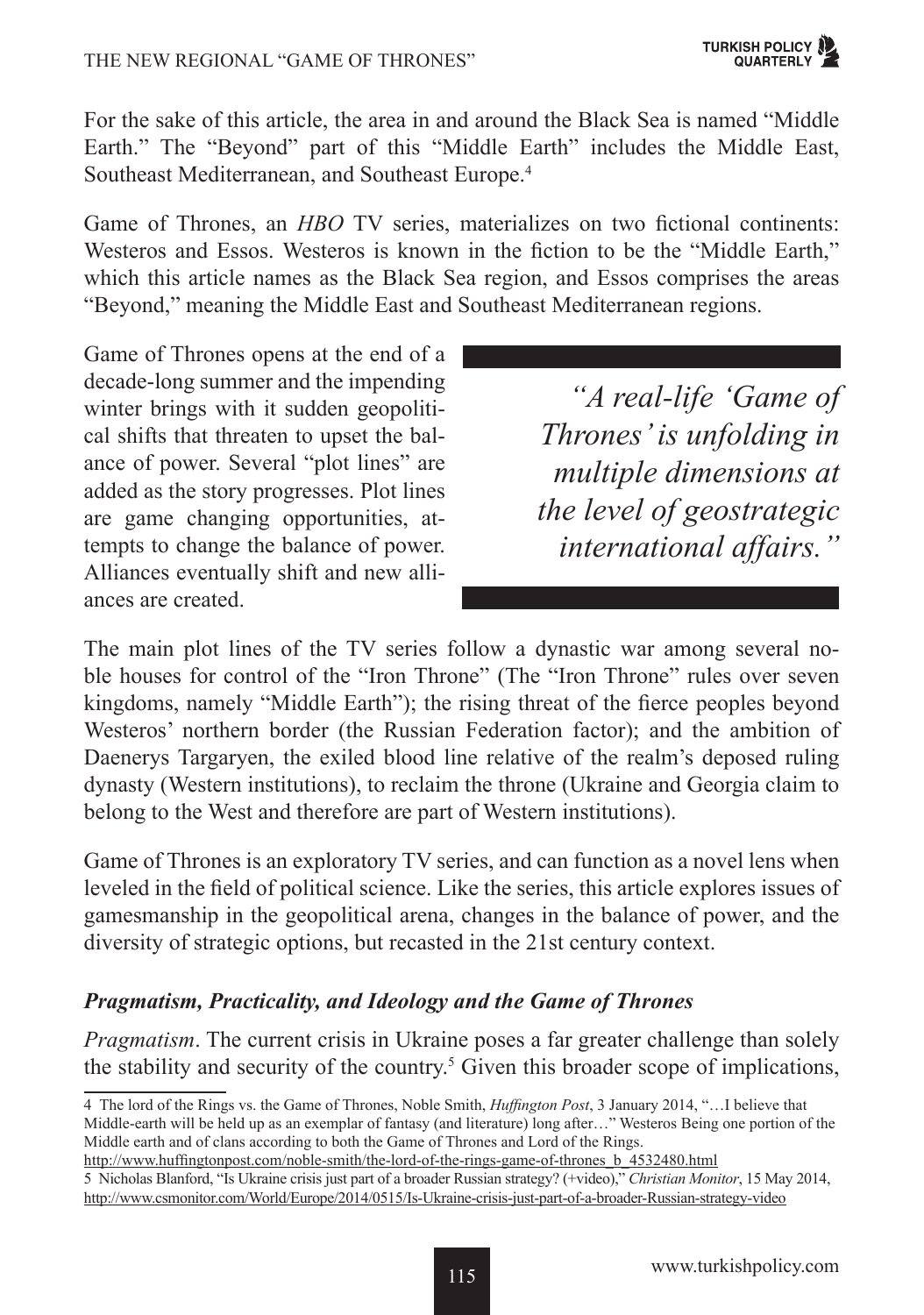*"Behind the swift move of Russia to recognize Crimea, according to leading academics of the Russian Federation, was the desire to fix a 'historical mistake that eventually needed to be corrected.'"*

there is a need to analyze how the future may look in terms of strategic stability, both for Ukraine and its surrounding area. What options are there for lasting peace, stability, and actual development in the region?

Pragmatism requires us to dream, visualize, and realize a new, regional world and create a new geostrategic map. In this world a new "Middle Earth" and a new region "Beyond" is envisioned. These new areas will need to guarantee stability, strategic security, and economic development.

*Practicality*. A path of historical change has been in effect since the fall of the Soviet Union. New concepts and ideologies for 21st century regional stability are developing around themes of redemption and solitude. We are therefore experiencing an age of renewal and/or shifting of alliances, which renders the "Game of Thrones" possible.

*Ideology.* In this 21st century "Game of Thrones," new ideologies emerge that give rise to opportunities. Ideologies project change in terms of regimes and borders. Countries like Ukraine but also "Beyond" states such as areas and countries in the Middle East will be eventually affected.<sup>6</sup>

The Game of Thrones introduces an understanding of nationality and statehood*.*  This understanding is seen to emerge as "the dawn of a new era" in the wake of the crisis in the Black Sea region and the Middle East. In this new understanding of statehood, there are some important questions that need to be answered: How will new democracies, if any, emerge? Can democracy be practically administered? What will be the economic order? Who will rule the lands – religious leaders, extremists, elitists, or oligarchs? Will these new societies include morality and value for "ethos?" Will dignity be accounted for?

Practically, it is estimated that the creation of new "microstates" is imminent. Microstates are states created out of strategic opportunity, but are not internationally

<sup>6</sup> Marios P. Efthymiopoulos and Igor Okunev, "Tactical Moves. The Real Game of Thrones in Ukraine," *CNNi*, 3 March 2014, http://ireport.cnn.com/docs/DOC-1099749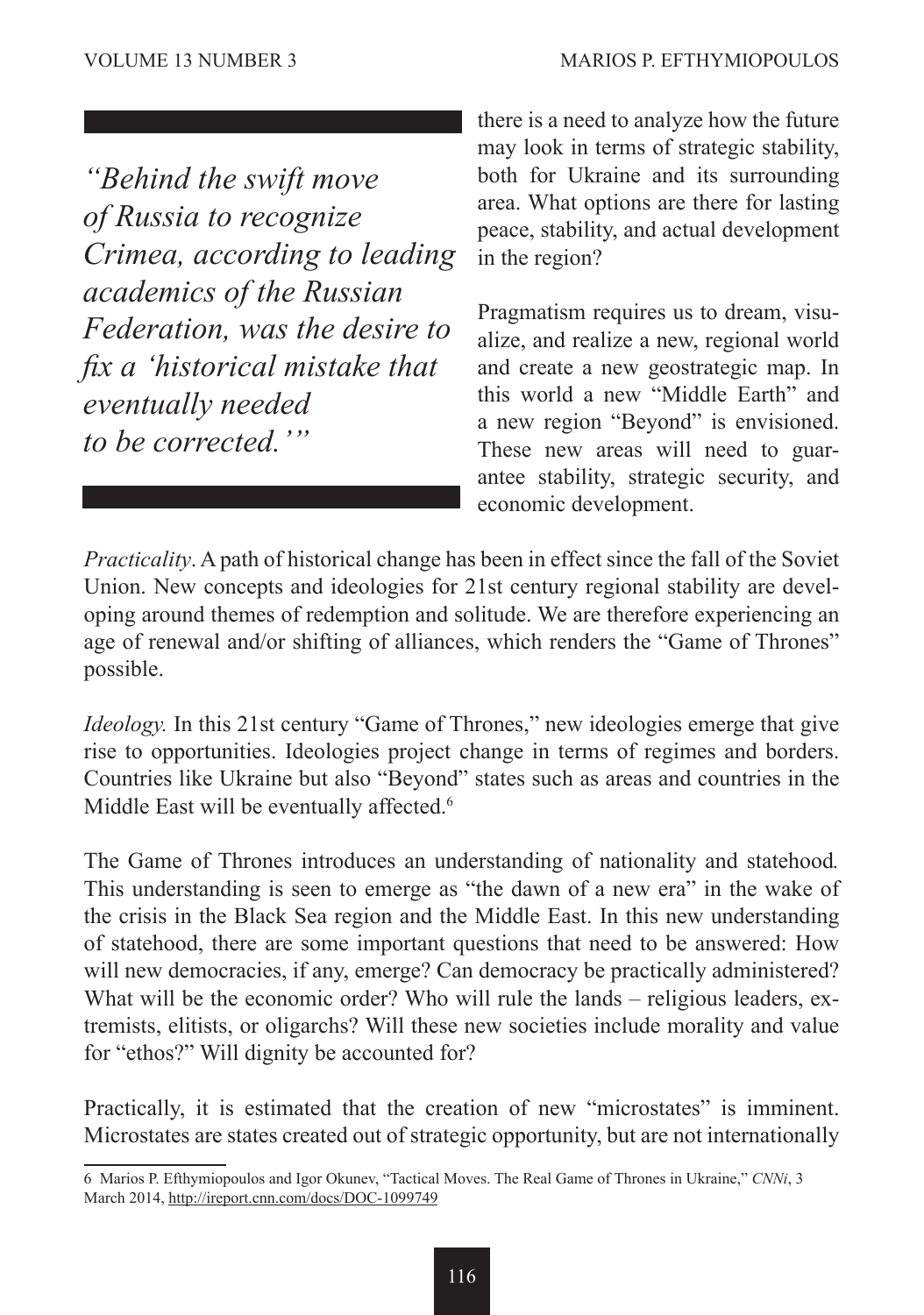recognized.7 They are small in area. They may eventually turn out to be a better outcome for all sides, when viewed from all strategic perspectives. They shall provide an opportunity for Western and Eastern institutions to expand, while making sure that global centers of gravity re-instate normality in their relations (i.e. Russia with the EU and the US with Russia).

Microstates are first being seen in South Ukraine (Donetsk, Luhansk), but not Crimea.<sup>8</sup> More microstates will come to being and will possibly expand in Georgia's breakaway areas, but also areas of Kurdistan. This will color future developments in the Middle East that are against the ISIL reaction, as Syria is a failing state. In Moldova, Transnistria is already at breakaway status and has officially requested to become part of the Russian Federation.<sup>9</sup> An institutional membership race is in effect, through membership in international or regional organizations. Then why is there a reaction/the creation of a new institutional establishment called "The Eurasian Economic Union" (EEU – led by Russia, Kazakhstan, and Belarus, and with Armenia and Abkhazia awaiting membership)?<sup>10</sup>

### *Regional (re-)Allocations in Middle Earth and Beyond*

*Crimea* is now considered a *de facto* part of the Russian Federation. It is however solely being recognized by Russia as being part of the Russian federal structure. Powers from all around the world and Ukraine do not recognize the status of the breakaway area. Behind the swift move of Russia to recognize Crimea, according to leading academics of the Russian Federation, was the desire to fix a "historical mistake that eventually needed to be corrected."11 Following the annexation referendum in Crimea on 14 September 2014, Crimeans by 98 percent of the total votes $12$  stated

http://www.euractiv.com/europes-east/romanian-president-fears-moldova-news-534219

http://www.cnn.com/2014/03/16/world/europe/ukraine-crisis/

<sup>7</sup> A small number of microstates are founded on historical anomalies or eccentric interpretations of law. These types of microstates are usually located on small (usually disputed) territorial enclaves, generate limited economic activity founded on tourism and philatelic and numismatic sales, and are tolerated or ignored by the nations from which they claim to have seceded.

Source Princeton University: https://www.princeton.edu/~achaney/tmve/wiki100k/docs/Microstate.html

<sup>8</sup> Crimea's status is unclear. A unilateral declaration of unification to the Russian Federation was simply made.

<sup>9 &</sup>quot;Anxiety grows in Europe as Transnistria asks for Russian annexation," *Euractiv*, 19 March 2013,

<sup>10</sup> The Eurasian Economic Union (EEU), also known as the Eurasian Union is an economic union which is planned to be established by a treaty signed on 29 May 2014 between the leaders of Belarus, Kazakhstan, and Russia. The Union will go into effect on 1 January 2015 if the treaty is approved by the Parliaments of the three countries. They will be followed by Armenia to join the Treaty and in 10 years' time from the date of approval and ratification of the Union members will be discussing according to sources in Moscow, a common and joined currency.

<sup>11</sup> A professor of Political Science, who does not to be named publically, and a leading personality in Moscow's foreign and defense policy affairs. When I addressed the question of what does Crimea constitute, this individual provided me with the picture of the Crimean Bridge, which was made in honor of the people and region of Crimea and its unity with the Russian people. It was "a mistake that needed to be corrected" he stated. In the actual region the majority of the people constitute Russians rather than Russophones, as I also personally noticed during my field study. 12 "Ukraine's Crimean Region votes," *CNN*, 14 September 2014,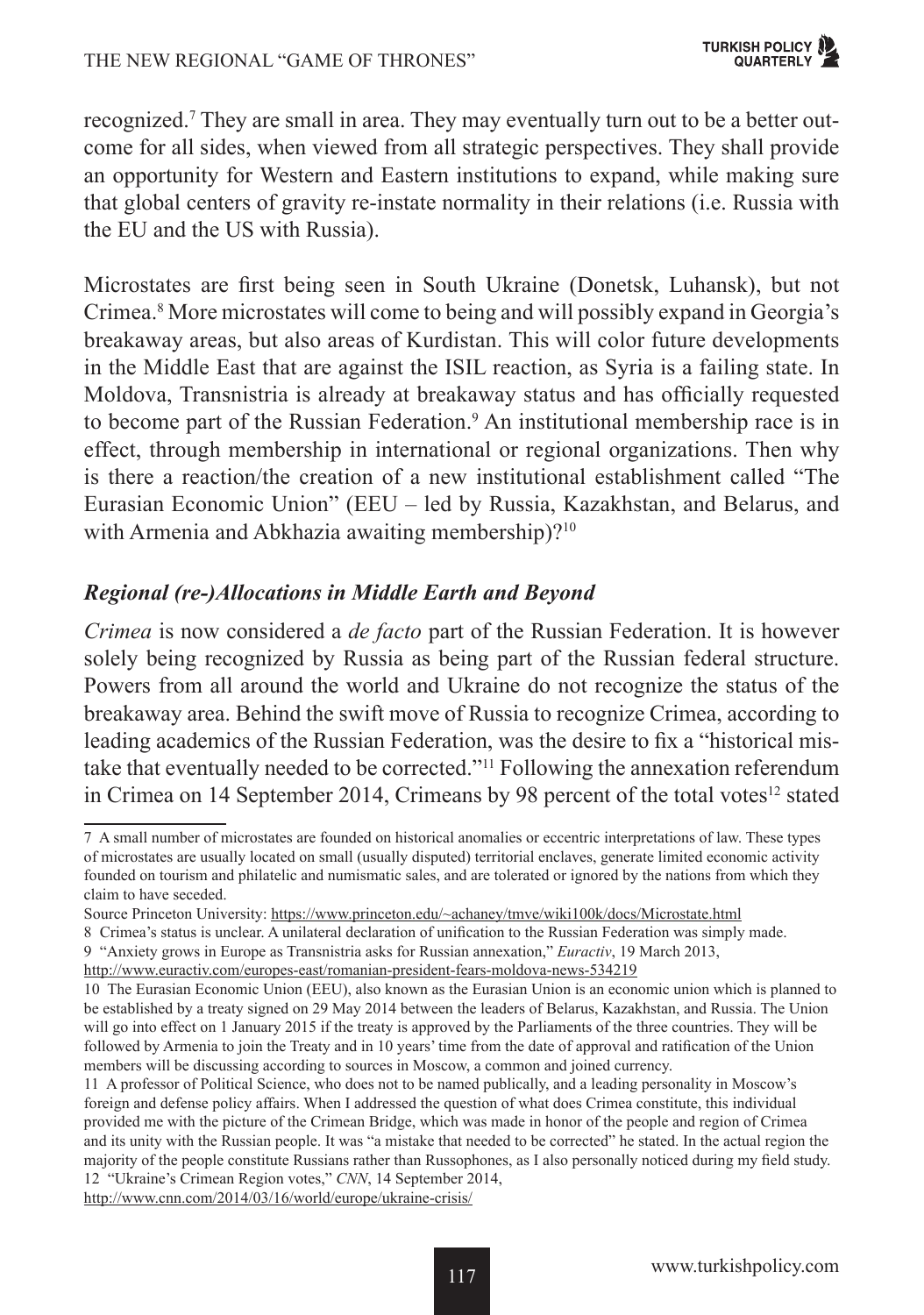to be nationally Russian, and therefore needed to be reinstated to Russian Society through passport requests, an area with almost 2.4 million citizens.<sup>13</sup>

The future of the south and southeast part of the "old Ukraine," which were waiting to be given the status of microstate, is not clear: The future statehood is in question, while they look east towards Russian annexation. The region of the "old Ukraine," aspirant with microstates looking at Russia, starts with the oblast (Ukranian provinces), oblast of Donetsk (Donbass area) including the coastal city of Mariupol, oblast of Luhansk and the oblast of Zaporizhzhya and in it the city of Melitopol, areas located or bordering the coastal line of the Azov Sea. They also border, directly or indirectly *via* the sea, the independent Crimea in the west. In the east, they border the Russian Federation province of Rostov.

*"The EU and NATO will enlarge in the next four years to come to include the New Ukraine as part of a 'group project.'"*

For the south and southeast of the old Ukraine, regional elites seem to be slowly gaining the status of wider autonomy. This has led to independence but not yet international recognition. It is all a result of a "domino effect," of an enlarging crisis. A result of the supposed "independence" of Crimea is the wish for changes in borders in other regions as well.

A *New Ukraine* will give rise to membership in Western institutions. A New Ukraine, stable and secure, will be included in the NATO security framework, and, later, in the economic and political organization of the EU. This will take place through a level of engagement that already includes involvement of the IMF and the EU, and may later involve the World Bank. A post-crisis Ukraine may even engage with regional banks such as the Black Sea Development Bank for regional investment procedures that may render New Ukraine fiscally attractive for investments.14

*The EU and NATO look eastward*. This is a clear objective. They will enlarge in the next four years to come to include the New Ukraine as part of a "group project." There will be a combination effort by a group of countries to join NATO. Ukraine will go along with Georgia as part of a group membership. The Western Balkans' remaining states will also look at group enlargement. Moldova will lead the way on

<sup>13</sup> "Russian passports issued for 98% of Crimean Citizens," 12 September 2014, *Itar-Tass*, http://crimealibre.com/russian-passports-issued-for-98-of-crimean-citizens/

<sup>14</sup> Andre de Nesnera, "Will Ukraine Join NATO Anytime Soon?," *Voice of America*, 3 April 2014,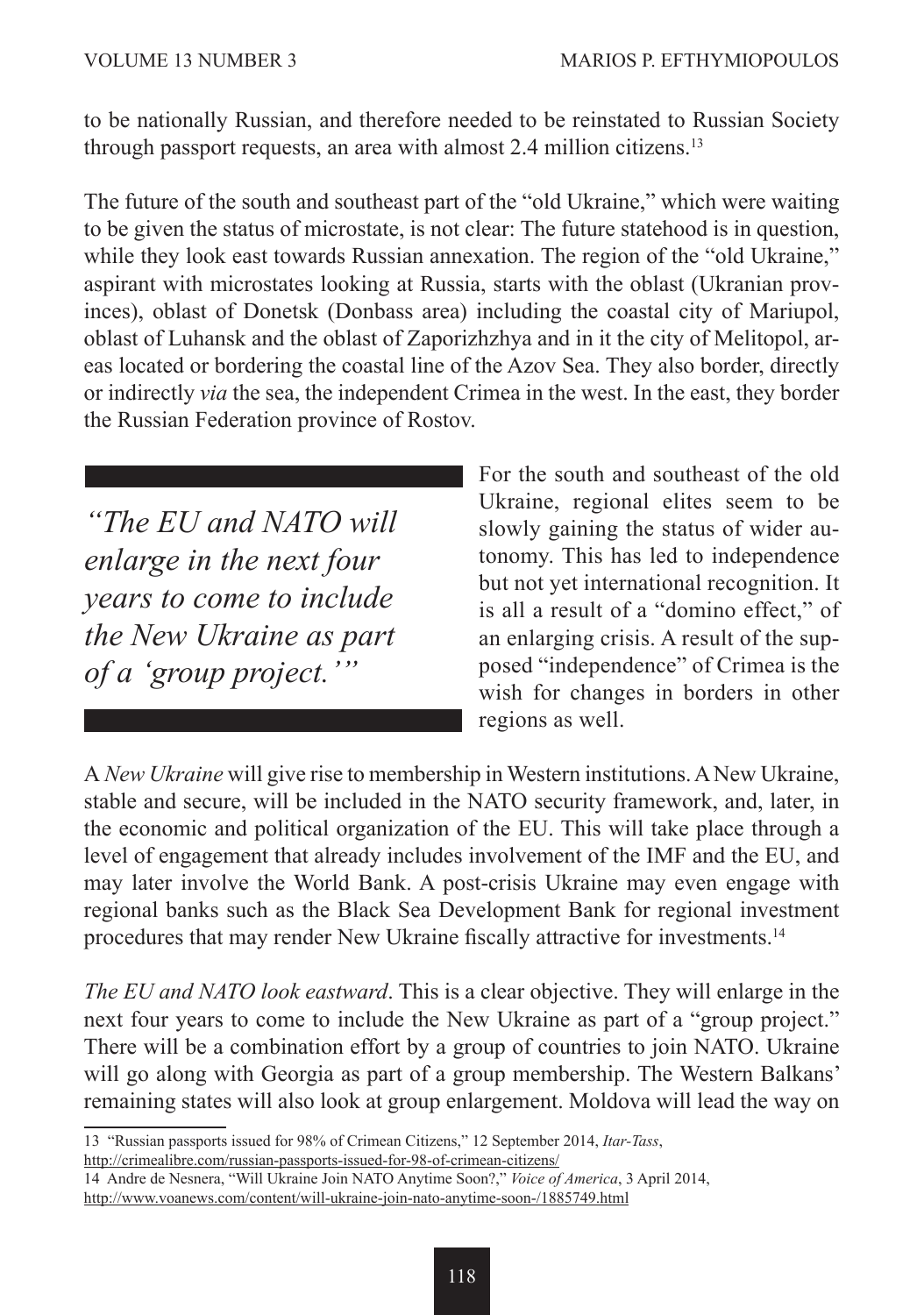its own, either establishing a level of cooperation or eventually becoming a full member of NATO and signing a trade agreement with the EU.<sup>15</sup>

*Middle East states and/or Southeast Mediterranean states* – including Jordan, Cyprus, Israel, and possibly Egypt – will also look at a more engaged role with NATO and the EU at different national levels. They will see this engagement as a necessity to strengthen their society and institutions, economically develop and secure themselves against global security challenges.

*"Abkhazians may follow the same path of becoming closer to joining forces with Russia, while Georgia looks for more integration with NATO first and the EU at a later stage."*

*The EU's leading states*, such as Germany, France, and the UK, and peripheral states, such as Poland, Romania, and Hungary, will come closer to Ukraine through the projection of cultural exchanges and joint trade, mass investment, energy hubs, land use, and religious commonalities through Christianity in Catholic and Orthodox forms<sup>16</sup>

*The Russian Federation* will assert new relations with this New Ukraine. It will however, have to re-examine and posture its national security objectives through the prism of trade relations and effective cultural and language engagements. A new common trade-agreement relationship is to emerge in the near future which will give way to a direct fund of support, through the newly established department of the Ministry of Foreign Affairs, the "Department for International Development Assistance."

http://www.globalresearch.ca/natos-eastward-expansion-did-the-west-break-its-promise-to-moscow/5380144 16 Inter-religious dialogue between the Catholic Church and the Orthodox Christian Church is ongoing, otherwise both known as the Western Church and the Eastern Roman Church of the Roman Empire, according to Roman and Byzantine laws. It has started over 50 years ago, celebrated during the first week of June of 2014, both the Pontific of the Catholic Church and the Patriarch of the Orthodox Church at a joined pray in Jerusalem, The summit marked "*the 50th anniversary of the meeting in Jerusalem between Pope Paul VI and Ecumenical Patriarch Athenagoras of Constantinople that ended 900 years of mutual excommunications*," http://www.christianpost.com/news/popefrancis-patriarch-bartholomew-pray-at-holy-sepulchre-church-to-promote-christian-unity-120353/ Later on to continue the joined prayers and meetings of the two churches in the Vatican but possibly also in Constantinople (otherwise known in the international wording not the Byzantine as Istanbul who's meaning means: "at the City of Constantine=Constantinople). Referring to the case of Ukraine and the surrounding areas of the Black sea, a variety of interfaith dialogue meetings have been noted and youth meetings discussing the future of faith in the region and problems faced with extremism of foreign faiths, when manipulated.

<sup>15</sup> Klussmann Uwe, Schepp Matthias, and Wiegrefe Klaus, "NATO's Eastward Expansion: Did the West Break Its Promise to Moscow?," *Global Research*, 2 May 2014,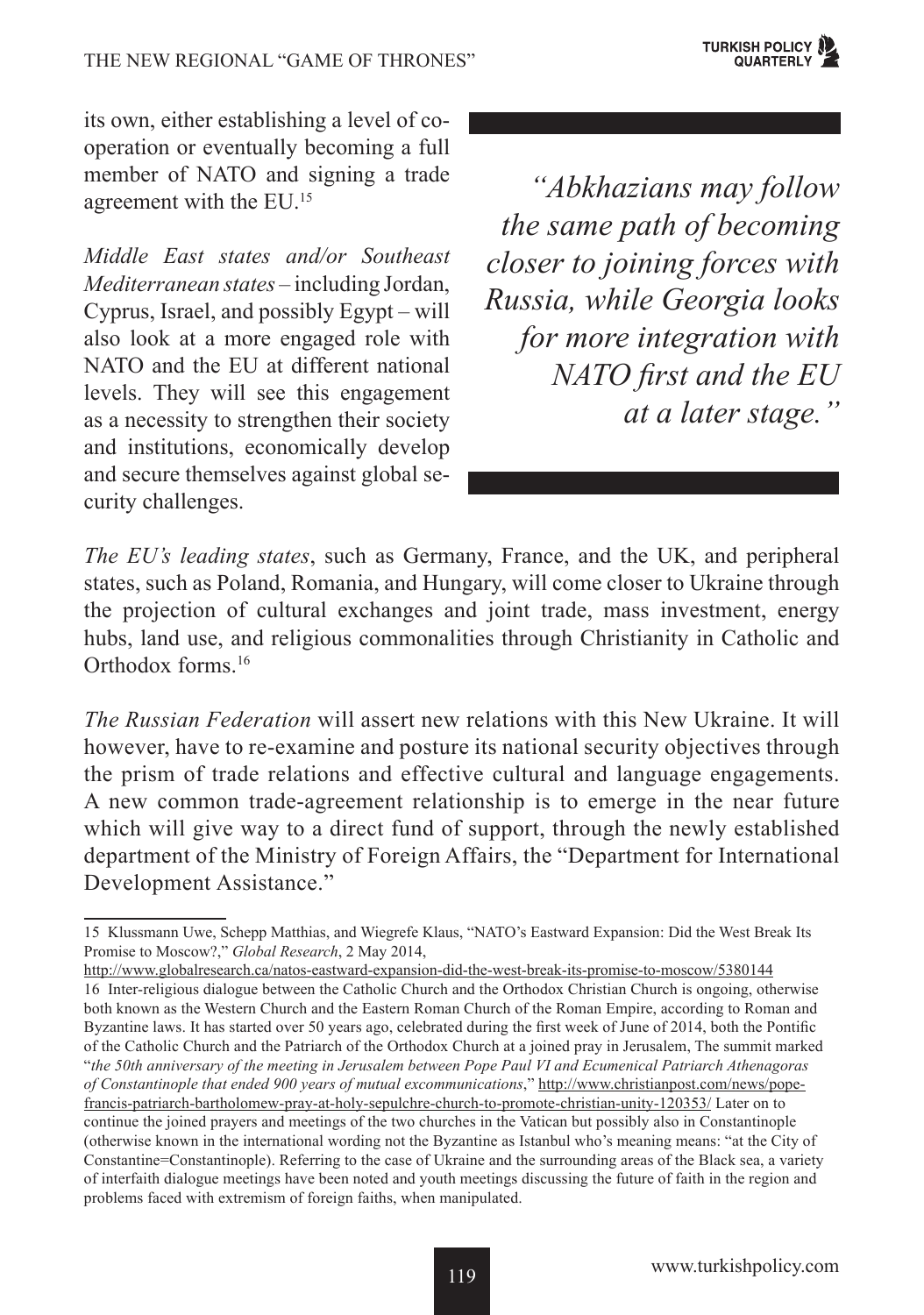Looking eastward along the coastline of Georgia, aspired "revolutionary" areas such as Abkhazia will follow. Abkhazians may follow the same path, and as such becoming closer to joining forces with Russia, while Georgia looks for more integration with NATO first and the EU at a later stage.

Amidst this geopolitical re-posturing, there are lingering issues that must be raised in regards to energy and strategic affairs: (1) The future of energy and trade relations between the Russian Federation and Turkey; (2) Regional energy security in Iraq and Syria; (3) The energy security of existing gas pipelines starting from Azerbaijan towards Europe;17 and (4) The security dimensions of two possible new pipelines to be constructed, which will start from Israel, pass through Cyprus transport infrastructure, and continue towards Greece to connect with TAP.

*"A new balance of power through new alliances called 'Game of Thrones' will eventually bring all sides to a more concrete negotiating table."*

In terms of strategic challenges, there are questions that need answering: What is to be done in the Kurdish areas. considering the new geopolitical game of alliances and Kurdish statehood aspirations? Where will the Syrian civil war leave the Eastern Mediterranean region? What will be the strategic role of peripheral states to Syria given there is a necessity to react swiftly to ISIL? What about discussions for the future of stability triads or quartets between Israel,

Cyprus, Egypt, and Greece? What about the security dialogue and the waters of the Exclusive Economic Zones of the Eastern Mediterranean?18 What about the reaction of Turkey? Will Turkey join forces with the quartet being created, by recognizing strategic realities in the Mediterranean region? Will Turkey finally recognize the international law of the Seas and join future regional cooperation discussions?

### *Outcomes and Conclusion*

Power effectiveness and power projection were measured among all regional actors. A new balance of power through new alliances called "Game of Thrones," will eventually bring all sides to a more concrete negotiating table. The outcome shall be a new balance of power. New forms of relations will be eventually established,

<sup>17</sup> The Transadriatic Gas Pipeline (http://www.tap-ag.gr/) and the Trans Anatolian Natural Gas Pipeline, are the southern gas energy "corridor" for Europe for the time being.

<sup>18</sup> Yossi Alpher, "The Ukraine/Crimea crisis: ramifications for the Middle East," *Open Democracy*, 8 May 2014, http://www.opendemocracy.net/arab-awakening/yossi-alpher/ukrainecrimea-crisis-ramifications-for-middle-east